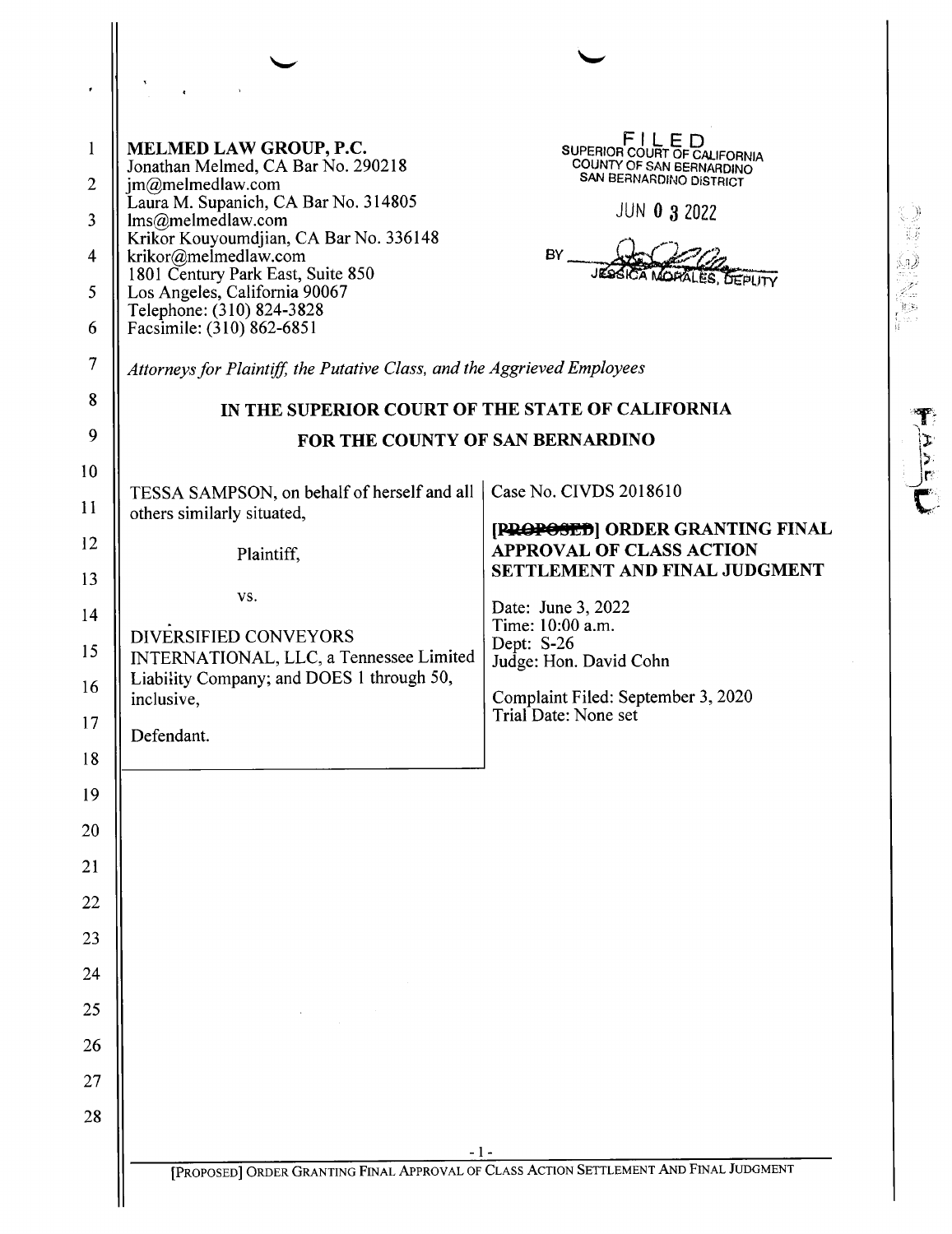On June 3, 2022, the Court held a hearing on Plaintiff's Motion for Final Approval of Class Action Settlement.

In conformity with California Rules of Court, Rule 3.769, with due and adequate notice having been given to Class Members, and the Court having considered the Amended Joint Stipulation of Settlement and Release of Class and Representative Action ("Settlement Agreement") attached as Exhibit A to the Declaration of Jonathan Melmed in support of Motion for Preliminary Approval filed on January 7, 2022, all of the legal authorities and documents submitted in support thereof, all papers filed and proceedings has herein, all oral and written comments received regarding the proposed settlement, and having reviewed the record in this litigation, and good cause appearing, the Court GRANTS final approval 0f the Settlement and ORDERS AND MAKES THE FOLLOWING FINDINGS AND DETERMINATIONS AND ENTERS FINAL JUDGMENT AS FOLLOWS:

1. All terms used in this Order Granting Final Approval of Class Action Settlement (the "Order") shall have the same meanings given as those terms are used and/or defined in the parties' Settlement Agreement. A copy of the Settlement Agreement is attached as Exhibit A to the Declaration of Jonathan Melmed in support of Motion for Preliminary Approval and is made a part of this Order.

2. The Court has personal jurisdiction over the Parties to this litigation and subject matter jurisdiction to approve this Settlement and all exhibits thereto.

3. For settlement purposes only, the Court finally certifies the Class, as defined in the Agreement and as follows:

all individuals who are or were employed as hourly, non-exempt employees by Defendant in California from September 3, 2016 through April 21, 2021.

4. The Court deems this definition sufficient for the purpose of California Rule of Court 3.765(a), and solely for the purpose of effectuating the Settlement.

5. The Court finds that an ascertainable class of 159 class members exists and well-defined community of interest exists on the questions 0f law and fact involved because in the context of the Settlement: (i) all related matters, predominate over any individual questions; (ii) the claims of the Plaintiff are typical 0f claims of the Class Members; and (iii) in negotiating, entering into and implementing the Settlement, Plaintiff and Class Counsel have fairly and adequately represented and protected the interest of the Class Members.

26 27 28

 $8$ 

 $\mathbf Q$ 

 $\overline{7}$ 

 $\mathbf{1}$ 

 $\overline{2}$ 

3

 $\overline{4}$ 

5

6

10

11

12

13

14

15

16

17

18

19

20

21

22

23

24

25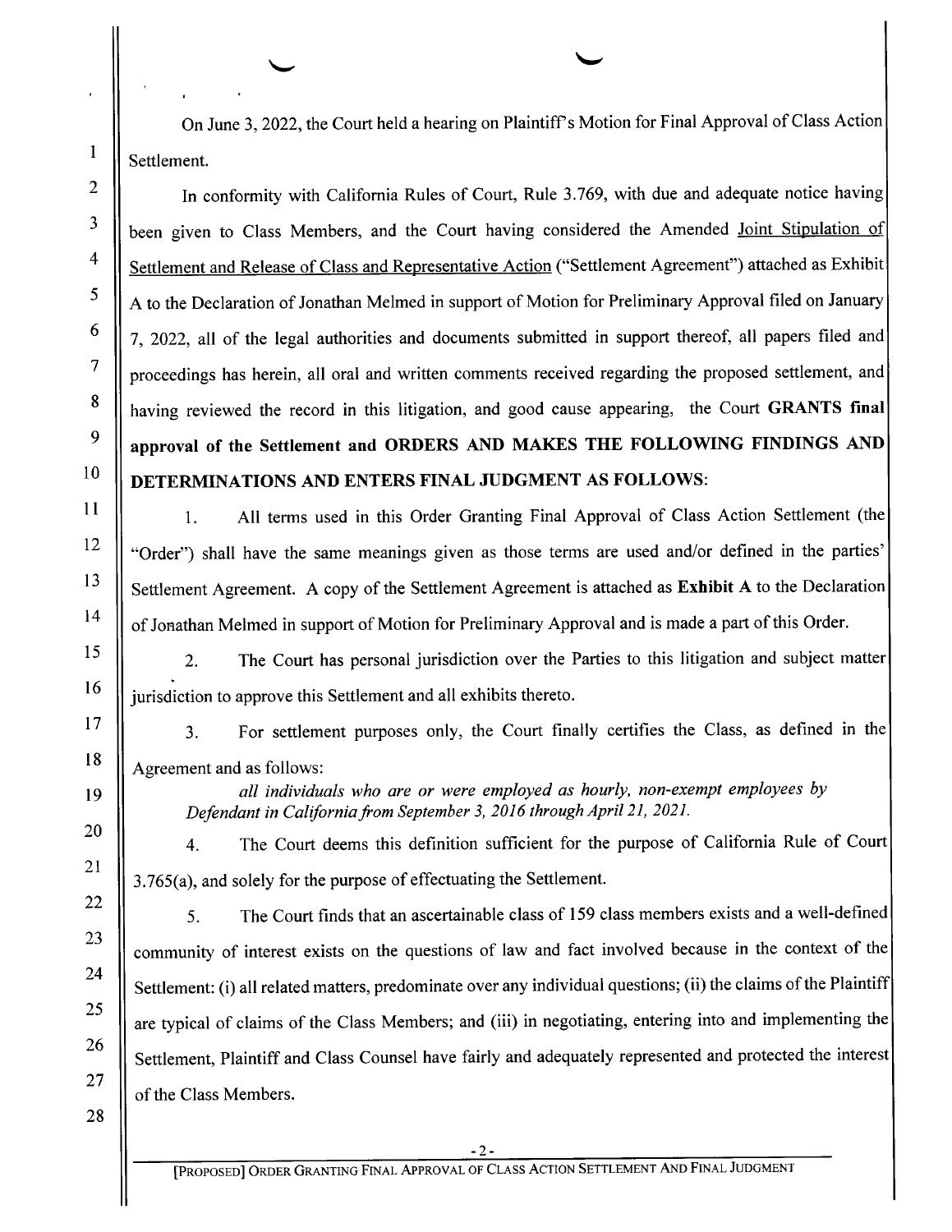6. The Court is satisfied that ILYM Group, Inc., which functioned as the Settlement Administrator, completed the distribution of Class Notice and Share Form to the Class in a manner that comports with California Rule 0f Court 3.766. The Class Notice informed 159 Class Members of the Settlement terms, their rights to do nothing and receive their settlement share, their rights to submit a request for exclusion, their rights to comment on or object to the Settlement, and their rights to appear at the Final Approval Hearing and be heard regarding approval of the Settlement. Adequate periods of time to respond and to act were provided by each of these procedures. No Class Members filed written objections to the Settlement as part of this notice process, and no Class Members filed a written statement of intention to appear at the Final Approval Hearing, and no Class Members submitted requests for exclusion.

7. The Court hereby approves the terms set forth in the Settlement Agreement and finds that the Settlement Agreement is, in all respects, fair, adequate, and reasonable, consistent and compliant With all applicable requirements of the California Code of Civil Procedure, the California and United States Constitutions, including the Due Process clauses, the California Rules of Court, and any other applicable law, and in the best interests 0f each 0f the Parties and Class Members.

8. The Court directs the Parties to effectuate the Settlement Agreement according to its terms and declares the Settlement Agreement to be binding on all Class Members.

9. The Court finds that the Settlement Agreement has been reached as a result of informed and non-collusive arm's-length negotiations. The Court further finds that the Parties have conducted extensive investigation and research, and their attorneys were able to reasonably evaluate their respective positions.

10. The Court also finds that the Settlement now will avoid additional and potentially substantial litigation costs, as well as delay and risks of the Parties were to continue to litigate the case. Additionally, after considering the monetary recovery provided as part of the Settlement in light of the challenges posed by continued litigation, and Court concludes that Class Counsel secured significant relief for Class Members.

11. The Settlement Agreement is not an admission by Defendant, nor is this Order a finding of the validity 0f any allegations 0r of any wrongdoing by Defendant. Neither this Order, the Settlement Agreement, nor any document referred to herein, nor any action taken to carry out the Settlement Agreement, may be construed as, or may be used as, an admission 0f any fault, wrongdoing, omission,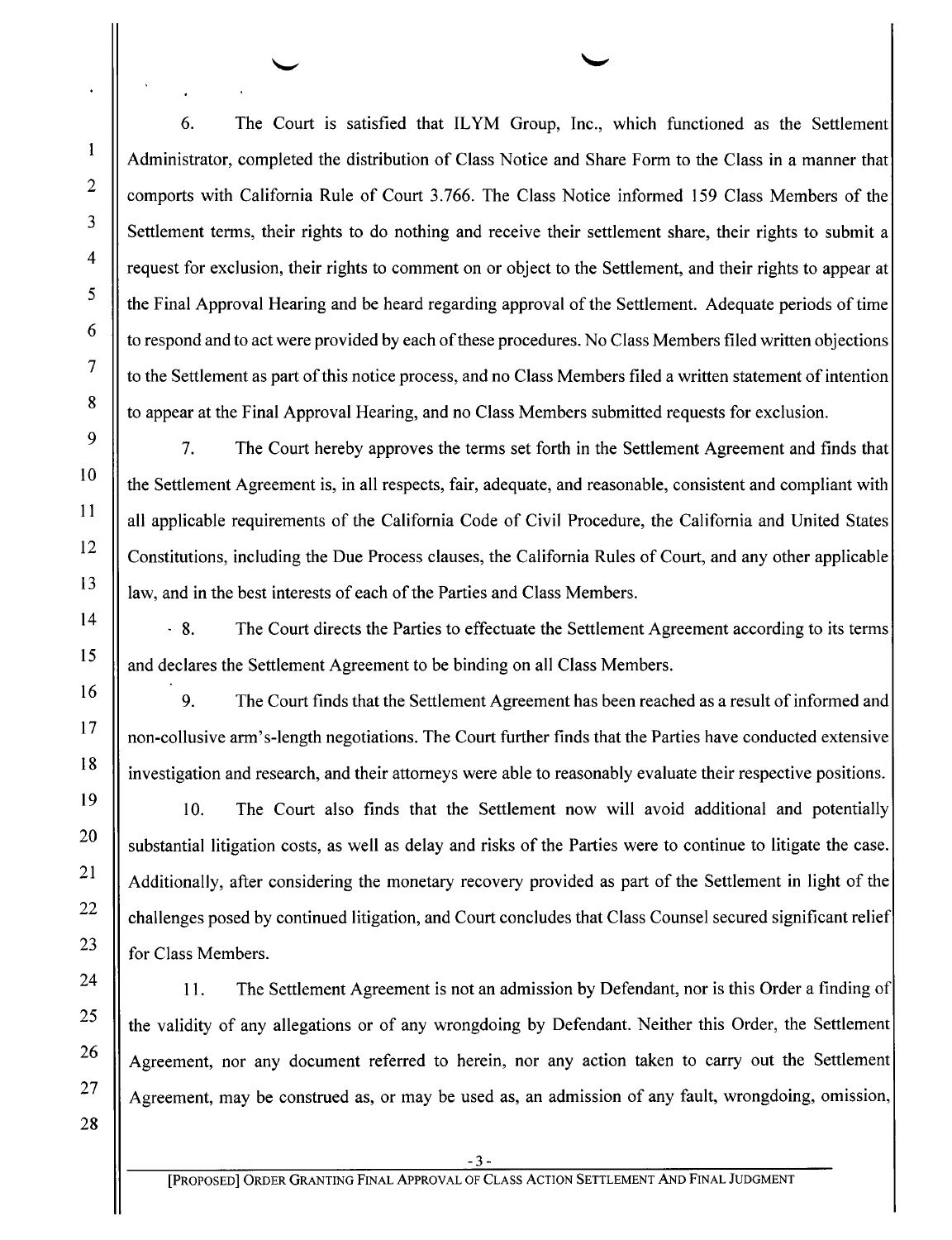concession, or liability whatsoever by or against Defendant.

12. adequate. The Court appoints Plaintiff Tessa Sampson as Class Representative and finds her to be

13. The Court appoints Jonathan Melmed, Esq. 0f Melmed Law Group P.C. as Class Counsel, and finds them to be adequate, experienced, and well-versed in class action litigation.

14. The terms of the Agreement, including the Gross Settlement Amount 0f \$460,000.00 are fair, adequate, and reasonable to the Class and to each Class Member, and the Court grants final approval 0f the Settlement set forth in the Settlement Agreement, subject to this Order. The Court approves the following allocations, which fall within the ranges stipulated by and through the Settlement Agreement:

a. The \$7,500.00 designated for payment to ILYM Group, Inc., the Settlement Administrator, is fair and reasonable. The Court grants final approval of, and orders the Parties to make the payment to the Settlement Administrator in accordance with the Agreement.

The \$153,333.33 amount requested by Plaintiff and Class Counsel for the Class Counsel's attorneys' fees is fair and reasonable in light of the benefit obtained for the Class. The Court grants final approval of, awards, and orders the Class Counsel Fees Payment to be made in accordance with the Agreement.

The Court awards \$13,154.38 in litigation costs, an amount which the Court finds to be reflective of the reasonable costs incurred. The Court grants final approval of, and order the Class Counsel Litigation Expenses Payment in this amount to be made in accordance with the Agreement.

d. The \$10,000.00 requested by Plaintiff for the Incentive Award is fair and reasonable. The Court grants final approval of, and orders the Incentive Award to be paid in accordance with the Agreement.

e. The Court approves of the \$25,000.00 allocation assigned for claims under the Private Attorney General Act (PAGA), and orders 75% thereof (i.e., \$18,750.00) t0 be paid to the California Labor and Workforce Development Agency (LWDA) in accordance with the terms of the Settlement Agreement.

 $8$ 

 $\mathbf Q$ 

 $\overline{7}$ 

 $\mathbf{1}$ 

 $\overline{2}$ 

3

 $\overline{\mathbf{4}}$ 

5

6

10

11

12

13

14

15

16

17

18

19

20

21

22

23

24

25

26

27

28

15. The Court orders the Parties to comply with and carry out all terms and provisions of the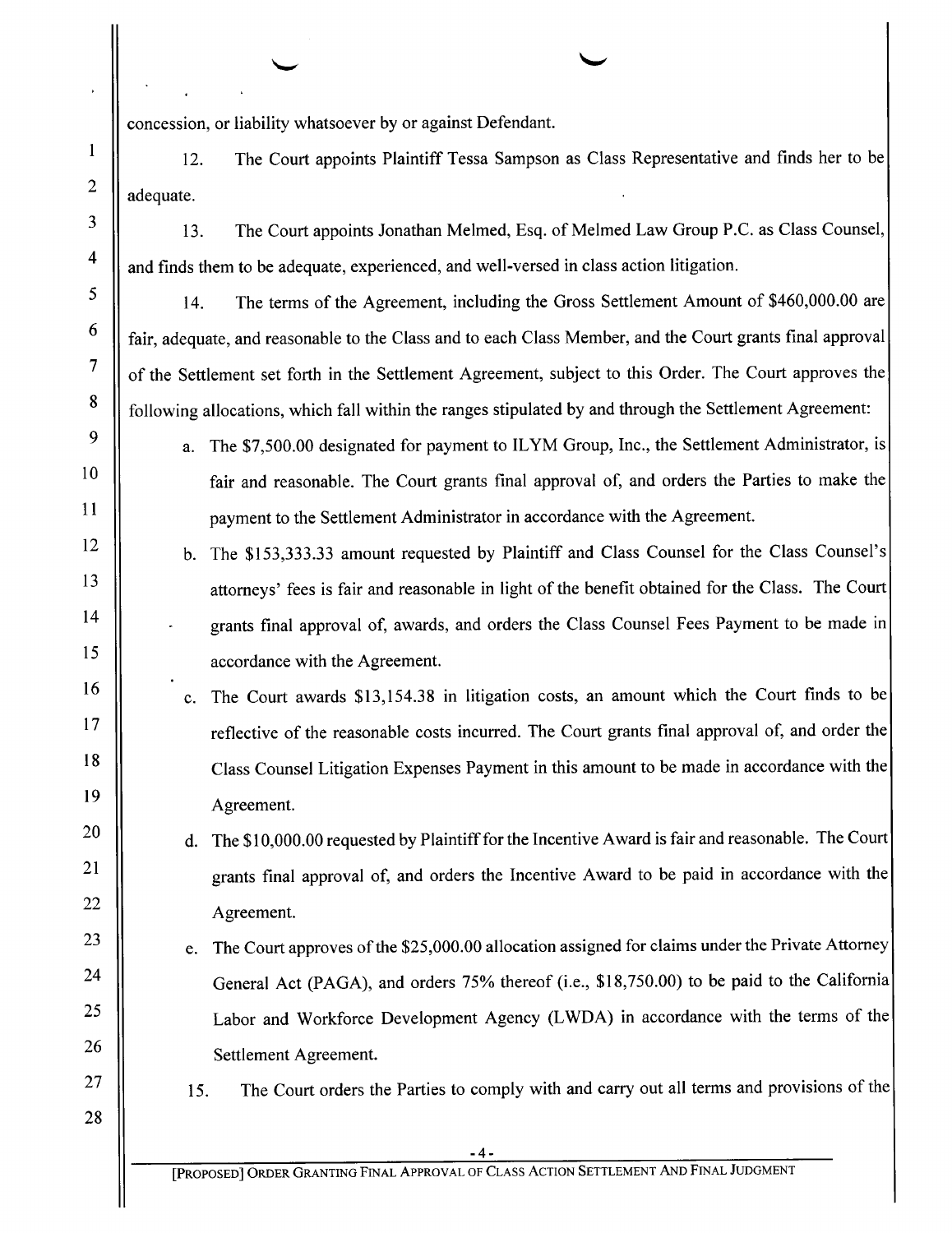Settlement, to the extent that the terms thereunder do not contradict with this Order, in which case the provisions of this Order shall take precedence and supersede the Settlement.

 $\sim$ 

16. Nothing in the Settlement or this Order purports to extinguish or waive Defendant's rights to continue to oppose the merits of the claims in this Action or class treatment of these claims in this case if the Settlement fails to become Final or effective, or in any other case without limitation.

17. All Class Members shall be bound by the Settlement and this Order, including the release 0f claims as set forth in the Agreement.

18. The Parties shall bear their own respective attorneys' fees and costs except as otherwise provided in the Settlement Agreement.

l9. All checks mailed to the Class Members must be cashed within ninety (90) days after mailing.

20. If (i) any of the Class Members are current employees of Defendant, (ii) the settlement check mailed to those employees is returned to the Settlement Administrator as undeliverable, and (iii) the Settlement Administrator is unable to locate a valid mailing address, the Settlement Administrator shall arrange with Defendant to have those distributions deliver to the employee at the place 0f employment.

21. Within 10 days after the Court has held a Final and Fairness Approval Hearing and entered a final order certifying the Class for settlement purposes only and approving the Class Settlement, the Settlement Administrator will give notice of judgment to Settlement Class Members pursuant to California Rules of Court, rule 3.771(b) by posting a copy of said order and final judgment on its website.

22. The Court retains continuing jurisdiction over the Action and the Settlement, including jurisdiction pursuant to California Rule of Court 3.769(h), solely for purposes of (a) enforcing the Settlement Agreement, (b) addressing settlement administration matters, and (c) addressing such post— Judgment matters as may be appropriate under court rules 0r applicable law.

23. Plaintiff shall file with the Court a report regarding the status of distribution within one hundred and twenty (120) days after all funds have been distributed.

24. This Final Judgment is intended to be a final disposition of the above captioned action in its entirety and is intended to be immediately appealable. This Judgment resolves and extinguishes all claims released by the Settlement Agreement, against Defendant.

10

 $\mathbf{1}$ 

 $\overline{2}$ 

3

 $\overline{4}$ 

5

6

 $\overline{7}$ 

8

9

11

12

13

14

15

16

17

18

19

20

21

22

23

24